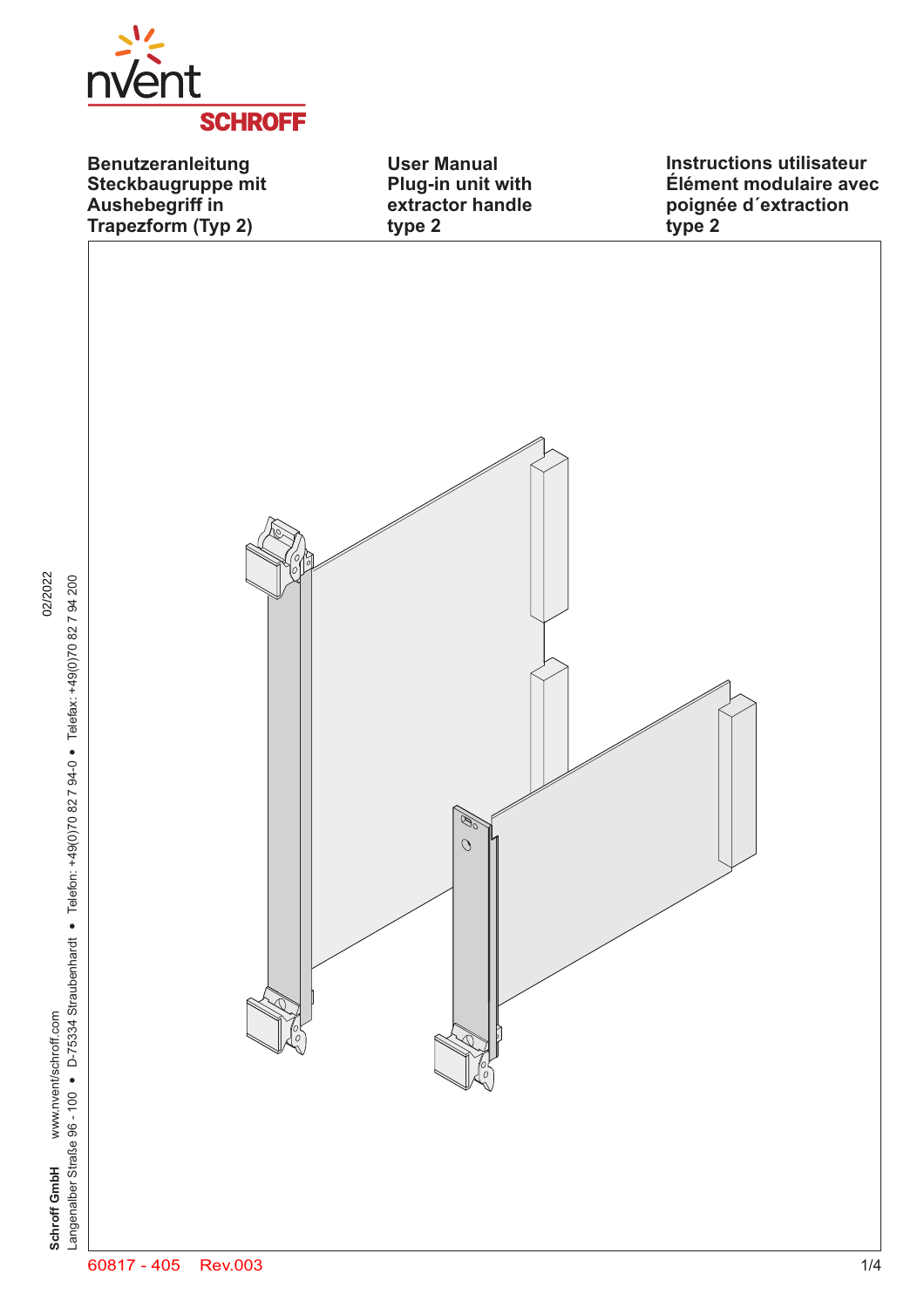





60817 - 405 Rev.003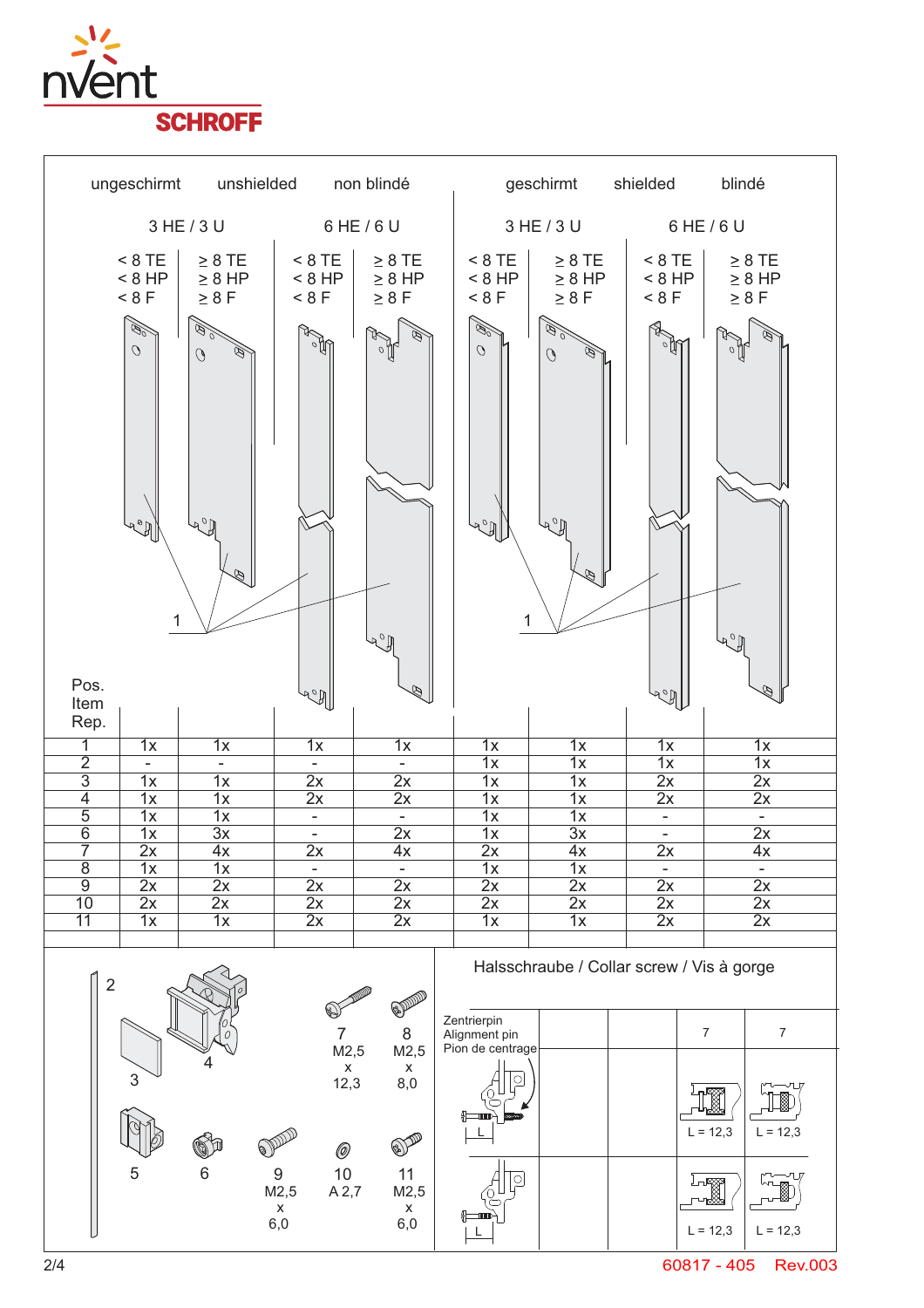